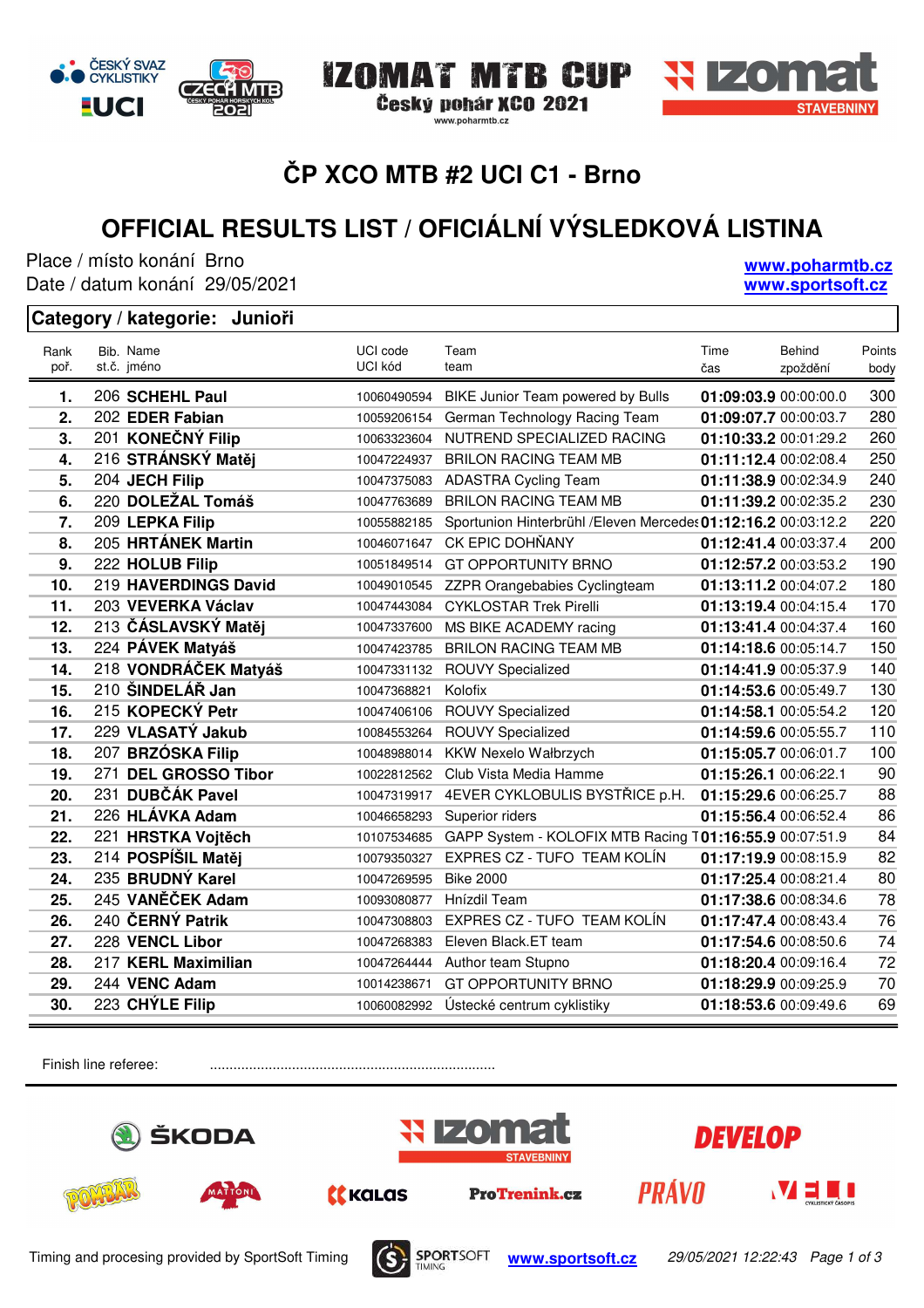# **ČP XCO MTB #2 UCI C1 - Brno**

IZOMAT MTB CUP

www.poharmtb.cz

Český pohár XCO 2021

# **OFFICIAL RESULTS LIST / OFICIÁLNÍ VÝSLEDKOVÁ LISTINA**

Place / místo konání Brno Date / datum konání: 29/05/2021

#### **Category / kategorie: Junioři**

| Rank<br>poř. | Bib. Name<br>st.č. jméno | UCI code<br>UCI kód | Team<br>team                   | Time<br>čas           | <b>Behind</b><br>zpoždění | Points<br>body |
|--------------|--------------------------|---------------------|--------------------------------|-----------------------|---------------------------|----------------|
| 31.          | 233 VLAS Jakub           | 10041675729         | MS BIKE ACADEMY racing         | 01:18:55.7 00:09:51.7 |                           | 68             |
| 32.          | 212 ZEMENE Jakub         | 10031738582         | D2mont Merida cycling team     | 01:18:56.4 00:09:52.4 |                           | 67             |
| 33.          | 248 KUPSKÝ Michal        | 10046619901         | DRAHANSKÝ SPORT                | 01:19:20.1 00:10:16.1 |                           | 66             |
| 34.          | 269 FRAIBL Robin         | 10035125603         | Union RC Bikerei               | 01:19:21.6 00:10:17.6 |                           | 65             |
| 35.          | 238 VANĚČEK Lukáš        | 10059358324         | Hnízdil Team                   | 01:21:23.1 00:12:19.1 |                           | 64             |
| 36.          | 227 VIK Matěj            | 10047318705         | <b>DUKLA PRAHA</b>             |                       | $-1$ lap(s)               | 63             |
| 37.          | 232 MAZŮREK Tomáš        | 10047364676         | <b>GT OPPORTUNITY BRNO</b>     |                       | $-1$ lap(s)               | 62             |
| 38.          | 234 ŠÍSL Bořek           | 10047333758         | <b>ROUVY Specialized</b>       |                       | $-1$ lap(s)               | 61             |
| 39.          | 236 LETEV Marek          | 10047306274         | <b>GT OPPORTUNITY BRNO</b>     |                       | $-1$ lap(s)               | 60             |
| 40.          | 246 KOUBA Daniel         | 10081498269         | MS BIKE ACADEMY racing         |                       | $-1$ lap(s)               | 59             |
| 41.          | 243 PAVLÍČEK Patrik      | 10047410348         | CK LOKO Rakovník               |                       | $-1$ lap(s)               | 58             |
| 42.          | 247 ŘÍHA Lukáš           | 10104518086         | <b>ROUVY Specialized</b>       |                       | $-1$ lap(s)               | 57             |
| 43.          | 267 HAJDER Benedek       | 10023608568         | <b>Superior Racing Team</b>    |                       | $-1$ lap(s)               | 56             |
| 44.          | 230 KUNČÍK Matěj         | 10047304759         | <b>ROUVY Specialized</b>       |                       | $-1$ lap(s)               | 55             |
| 45.          | 256 ŽUREK Jakub          | 10047284652         | <b>BIKE PRO RACING</b>         |                       | $-1$ lap(s)               | 54             |
| 46.          | 249 KOŠÍK Pavel          | 10083874870         | Akademie cyklistických sportů  |                       | $-1$ lap(s)               | 53             |
| 47.          | 270 KRAMMER Jonathan     | 10088387996         | Union RC Bikerei               |                       | $-2$ lap(s)               | 52             |
| 48.          | 252 KOLLER Šimon         | 10062801218         | <b>HEAD PRO TEAM OPAVA</b>     |                       | $-2$ lap(s)               | 51             |
| 49.          | 242 MEIER Lukáš          | 10100732157         | Ghost Team                     |                       | $-2$ lap(s)               | 50             |
| 50.          | 263 JURÁK Ondřej         | 10116895589         | CK DACOM PHARMA KYJOV          |                       | $-2$ lap(s)               | 49             |
| 51.          | 254 ŠVANDRLÍK Jakub      | 10096874789         | Author team Stupno             |                       | $-2$ lap(s)               | 48             |
| 52.          | 253 HAVELKA Štěpán       | 10106696546         | <b>ADASTRA Cycling Team</b>    |                       | $-2$ lap(s)               | 47             |
| 53.          | 208 CSUJA Balint         | 10023597757         | <b>Superior Racing Team</b>    |                       | $-2$ lap(s)               | 46             |
| 54.          | 257 ŠINDLER Jakub        | 10105461717         | Superior riders                |                       | $-2$ lap(s)               | 45             |
| 55.          | 241 ŠIDLÍK Karel         | 10093081887         | <b>BIKE PRO RACING</b>         |                       | $-2$ lap(s)               | 44             |
| 56.          | 261 SUCHÁNEK Martin      | 10107083435         | <b>GT OPPORTUNITY BRNO</b>     |                       | $-2$ lap(s)               | 43             |
| 57.          | 211 SÁNDOR Zalán         | 10062015619         | Limitless Team XCO Nagykanizsa |                       | $-2$ lap(s)               | 42             |
| 58.          | 255 NĚMEC Jan            | 10047410045         | Cykloteam Ostrov               |                       | $-2$ lap(s)               | 41             |
| 59.          | 259 ŠTĚPÁNEK Adam        | 10056467421         | ČESKÁ SPOŘITELNA - ACCOLADE    |                       | $-2$ lap(s)               | 40             |
| 60.          | 258 HORÁČEK Patrik       | 10092977413         | MS BIKE ACADEMY racing         |                       | $-2$ lap(s)               | 39             |

Finish line referee: .......................................................................................







**www.poharmtb.cz www.sportsoft.cz**

ČESKÝ SVAZ **CYKLISTIKY** G **MTR EUCI**